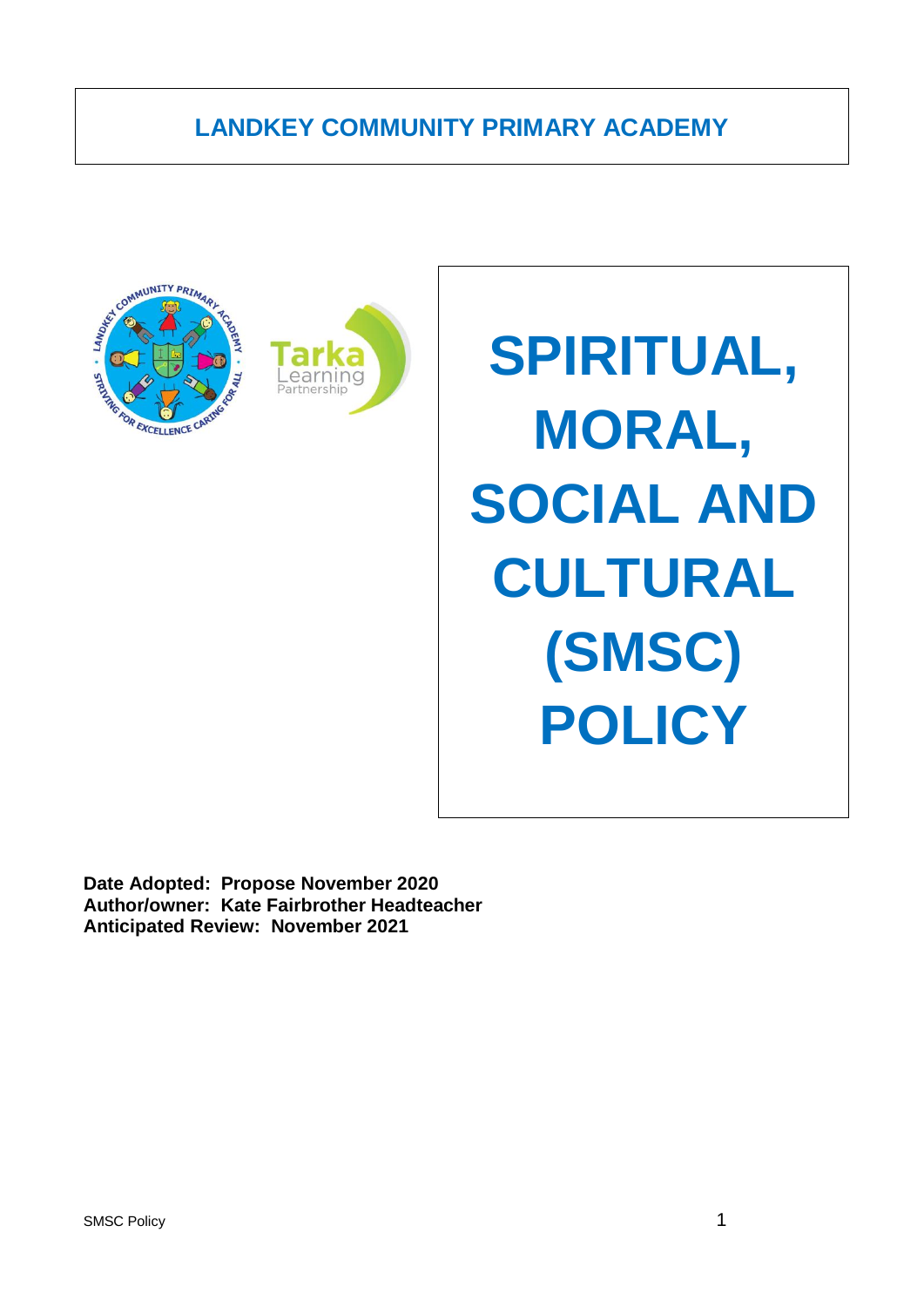# **What is SMSC?**

It is the Spiritual, Moral, Social and Cultural development of the children in our school. This is not a separate subject that is taught explicitly but an aspect of learning that should be present in lessons and behaviour in school. Some lessons lend themselves more easily to direct SMSC development such as PSHE and RE. We also aim to develop SMSC through assemblies, behaviour expectations and our attitudes in school. (Ofsted have provided definitions which are below)

# **British Values**

As articulated in the Government's 'Prevent' strategy of 2011 we have a focus on the core British values which are: Democracy, The Rule of Law, Individual Liberty, Mutual Respect and Tolerance of those of different faiths and belief.

Through our SMSC provision we:

- Enable children to develop their self-knowledge, self-esteem and self-confidence.
- Enable children to distinguish right from wrong and to respect the civil and criminal law of England.
- Encourage children to accept responsibility for their behaviour, show initiative, and to understand how they can contribute positively to the lives of those living and working in the locality of the school and to society more widely.
- Enable children to acquire a broad general knowledge of and respect for public institutions and services in England.
- Further tolerance and harmony between different cultural traditions by enabling children to acquire an appreciation of and respect their own and other cultures.
- Encourage respect for other people.
- Encourage respect for democracy and support for participation in the democratic processes, including respect on the basis on which the law is made and applied in England.

This underpins our ethos to developing SMSC in school. We ensure opportunities for developing the British Values through our SMSC. To see examples that relate to the British Values specifically please see the document below (British Value Development Opportunities)

## **How do we ensure there are opportunities for SMSC development?**

At Landkey Community Primary Academy, we recognise that the personal development of children, spiritually, morally, socially and culturally, plays a significant part in their ability to learn and achieve. We want to give each child the opportunity to explore social and moral issues; develop a sense of social and moral responsibility and promote the British Values. We therefore aim to provide an education that provides children with opportunities to explore and develop:

- Their own values and beliefs
- Their own spiritual awareness
- Their own high standards of personal behaviour
- Their team and collaborative skills
- A positive, caring attitude towards other people
- An understanding of their social and cultural traditions
- An understanding of democratic processes and the law in England
- An appreciation and acceptance of the diversity and richness of their cultures
- Their opportunities to experience other cultures
- Their ability to celebrate each other's successes
- Their access to a range of educational visits

SMSC Policy 2 Our opportunities for SMSC development are continuously changing and evolving.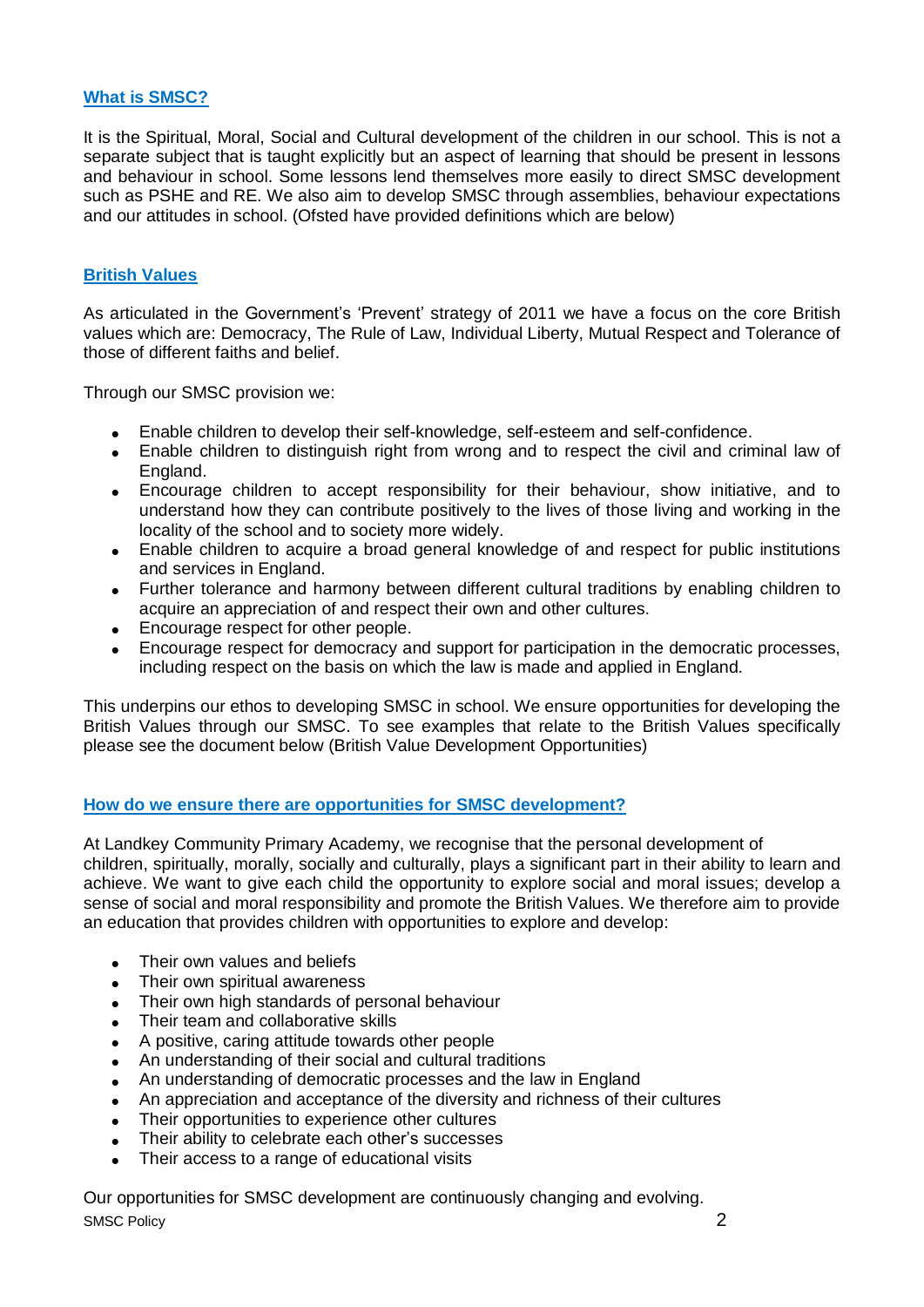# **Links with the Wider Community**

- Visitors are welcomed into our school
- Links with the local churches are fostered
- Visits to places of worship of other faiths will be arranged to support the understanding of different cultures
- The school supports the work of a variety of charities
- The development of a strong home-school agreement is regarded as very important, enabling parents and teachers to work in an effective partnership to support the children
- Children will be taught to appreciate and take responsibility for their local environment
- Liaison with local secondary schools to support the primary curriculum and effective transition, takes place regularly

## **Showing the impact of SMSC**

We use interviews and questionnaires to see the impact on the children's development. We also look at their topic work and PSHE work in class. Staff , Governors and Parents are given questionnaires about how SMSC impacts on the children's development to give us the whole picture from different points of view.

# **Ofsted Definitions of SMSC for Primary Children**

#### **Spiritual development is shown by their:**

- beliefs, religious or otherwise, which inform their perspective on life and their interest in and respect for different people's feelings and values
- sense of enjoyment and fascination in learning about themselves, others and the world around them, including the intangible
- use of imagination and creativity in their learning
- willingness to reflect on their experiences.

#### **Moral development is shown by their:**

- ability to recognise the difference between right and wrong and their readiness to apply this understanding in their own lives
- understanding of the consequences of their actions
- interest in investigating, and offering reasoned views about, moral and ethical issues.

#### **Social development is shown by their:**

- use of a range of social skills in different contexts, including working and socialising with pupils from different religious, ethnic and socio-economic backgrounds
- willingness to participate in a variety of social settings, cooperating well with others and being able to resolve conflicts effectively
- interest in, and understanding of, the way communities and societies function at a variety of levels.

#### **Cultural development is shown by their:**

- understanding and appreciation of the wide range of cultural influences that have shaped their own heritage
- willingness to participate in, and respond to, for example, artistic, musical, sporting, mathematical, technological, scientific and cultural opportunities
- interest in exploring, understanding of, and respect for cultural diversity and the extent to which they understand, accept, respect and celebrate diversity, as shown by their attitudes towards different religious, ethnic and socio-economic groups in the local, national and global communities.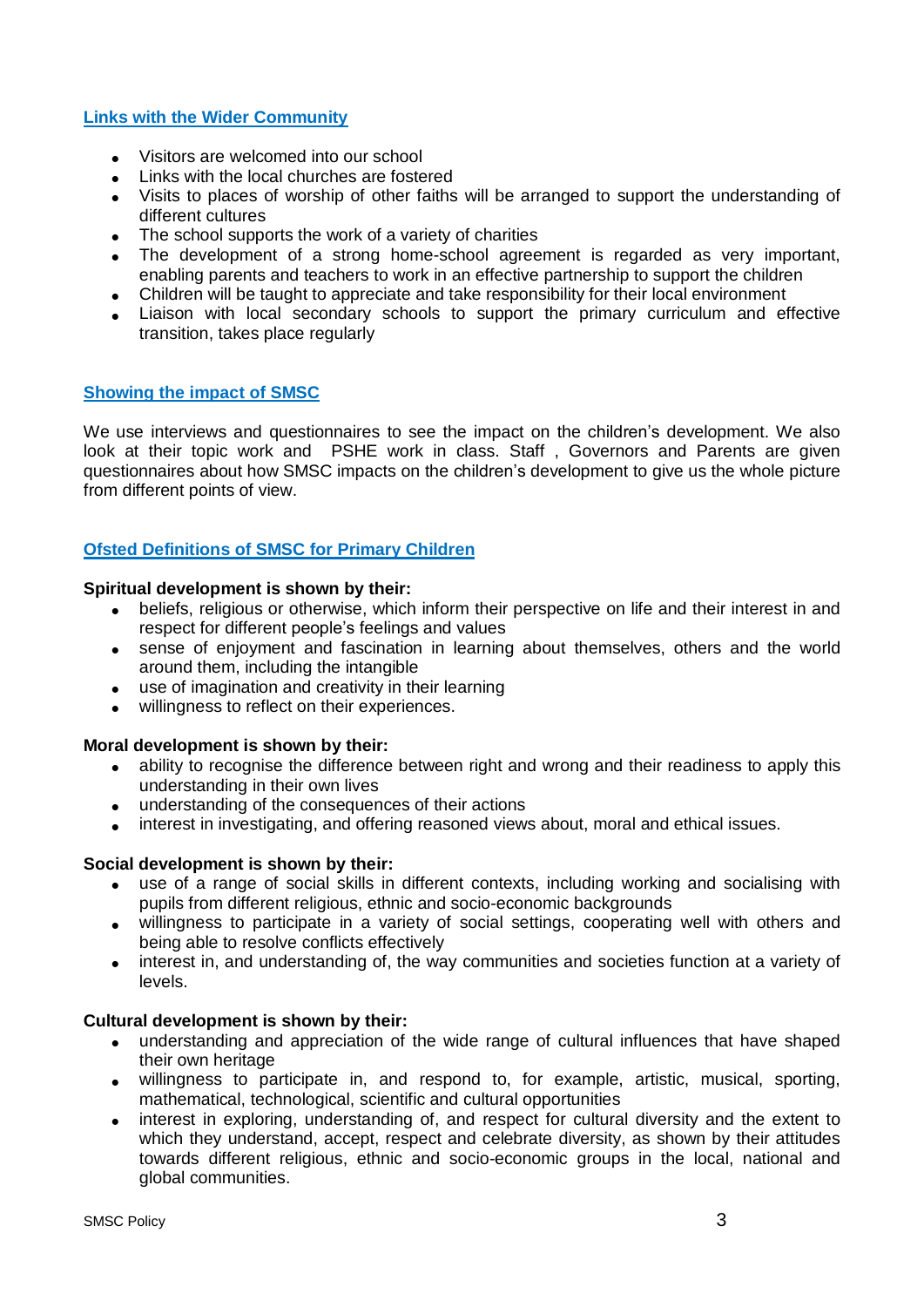## **SMSC education at Landkey Community Primary Academy aims to be:**

A thoughtful and wide-ranging promotion of pupils' spiritual, moral, social and cultural development and their physical well-being to enable them to thrive in a supportive, highly cohesive learning community.

## **Purpose**

At Landkey Community Primary Academy we recognise that the personal development of pupils spiritually, morally, socially and culturally, plays a significant part in their ability to learn and achieve.

We therefore provide pupils with opportunities to explore and develop their own: values and beliefs: spiritual awareness; high standards of personal behaviour; a positive, caring attitude towards other people; an understanding of their social and cultural traditions and an appreciation of the diversity and richness of the cultures in the United Kingdom and the wider world.

By actively promoting these values, we will challenge opinions or behaviours in school that are contrary to fundamental British values.

## **General Aims**

- To ensure that all children have a voice, that is listened to via the democratic process of our School Council
- To ensure that everyone connected with the school is aware of our aims, values and ethos
- To ensure a consistent approach to the development of SMSC understanding throughout the curriculum and the general life of the school
- To ensure that a pupil's education is set within a context that is meaningful and appropriate to their age, aptitude and background
- To ensure that pupils know what is expected of them and why
- To give each pupil a range of opportunities to reflect upon and discuss their beliefs, feelings and responses to personal experience
- To enable pupils to develop an understanding of their individual and group identify
- To enable pupils to begin to develop an understanding of their social and cultural environment, and an appreciation of the many cultures that enrich our society
- To give each pupil the opportunity to explore social and moral issues, and develop a sense of social and moral responsibility

## **Spiritual Development**

As a school we aim to provide learning opportunities that will enable pupils to:

- Sustain their self-esteem in their learning experiences
- Develop their capacity for critical and independent thought
- Develop their emotional literacy and enable them to express their feelings and respect and value others
- Experience moments of stillness and reflection
- Discuss their beliefs, feelings, values and responses to personal experiences
- Form and maintain worthwhile and satisfying relationships
- Reflect on, consider and celebrate the wonders and mysteries of life
- Explore the surrounding world using imagination and creativity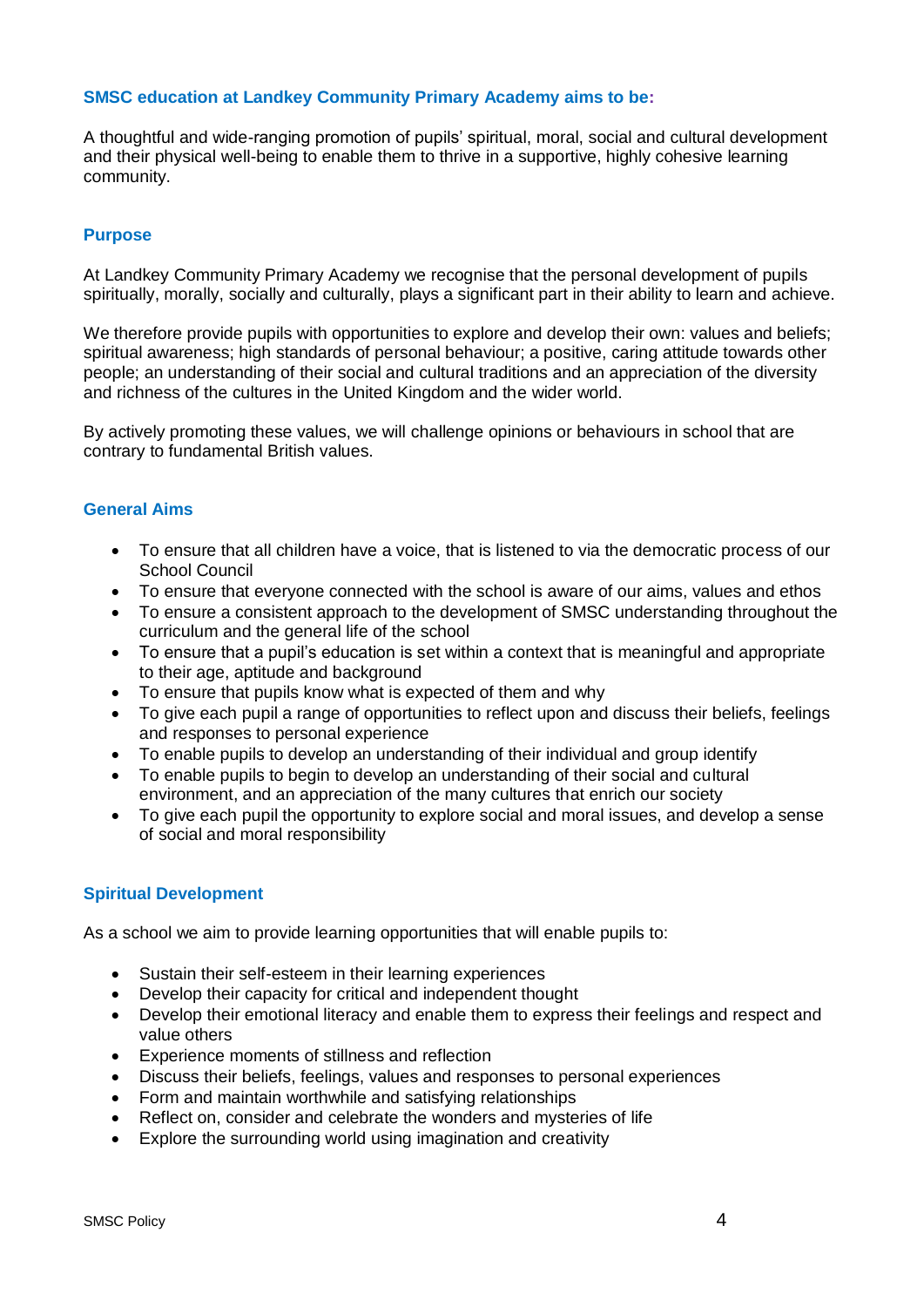# **Moral Development**

As a school we aim to provide learning opportunities that will enable pupils to

- Recognise the unique value of each individual
- Listen and respond appropriately to the views of others
- Gain the confidence to cope with setbacks, learn from mistakes, and understand consequences
- Take initiative and act responsibly with consideration for others
- Distinguish between right and wrong and to respect school rules and the law
- Investigate moral and ethical issues
- Show respect for the environment
- Make informed, independent and reasoned judgments
- Value individual liberty

## **Social Development**

As a school we aim to promote opportunities that will enable pupils to:

- Develop an understanding of their individual and group identity
- Learn their part in the school and wider community
- Begin to understand social justice and a concern for the disadvantaged
- Understand their responsibility to influence decision-making in the communities they belong to, including respect for democracy and participating in the democratic process
- Develop effective social skills
- Use social skills in different contexts
- Work well with others
- Learn to co-operate and to resolve conflicts with increasing independence
- Know that rules and laws protect us and are essential for our well-being and safety
- Learn how to argue constructively and defend their point of view

## **Cultural Development**

As a school we aim to promote opportunities that will enable pupils to:

- Recognise the value and richness of cultural diversity in Britain
- Participate in cultural opportunities
- Recognise and develop an understanding of world-wide faiths, traditions and cultures and their contribution to our society
- Understand, accept, respect, be tolerant of and celebrate diversity and know that it should not be the cause of any prejudice or discrimination
- Develop an understanding of their social and cultural environment

## **How will we do this?**

#### **Teaching and Organisation**

Development in SMSC will take place in R.E., Art, Music, P.E. , P.S.H.E. and across all curriculum areas, within activities that encourage pupils to recognise the spiritual dimension of their learning, reflect on the significance of what they are learning, and to recognise any challenges that there may be to their own attitude and lifestyle.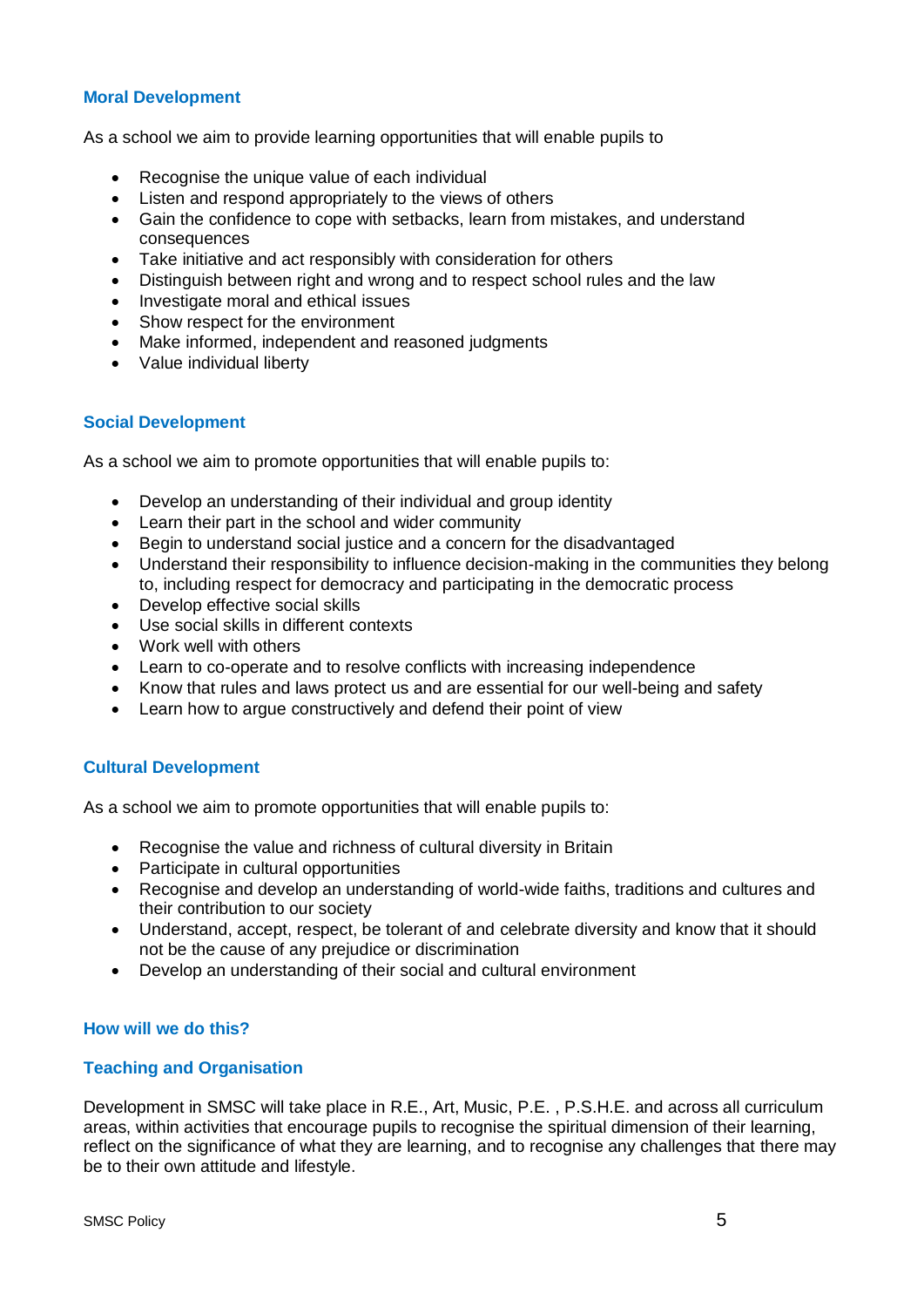All curriculum areas should seek illustrations and examples drawn from as wide a range of cultural contexts as possible.

# **Links with the Wider Community**

- Visitors are welcomed into school
- Links with religious communities in our local area are sought. We use local places of worship for our curriculum work
- The development of a strong home-school link is regarded as very important, enabling parents and teachers to work in an effective partnership to support the pupil
- Pupils will be taught to appreciate their local environment and to develop a sense of responsibility to it
- Through extra-curricular opportunities
- Through links with our local Secondary Schools, Petroc College and University of Exeter
- Through working in partnership with our PTA to provide a link that is effective, engaging and all-inclusive
- Through links with local charities such as The Freedom Centre, The North Devon Air Ambulance, Over and Above, The North Devon Hospice, The Children's Hospice South West, The Dogs Trust and our chosen school charities

| <b>British Value</b> | <b>Activities</b>                                           | <b>Impact</b>         |
|----------------------|-------------------------------------------------------------|-----------------------|
| <b>Democracy</b>     | <b>Assembly Themes</b>                                      | Stakeholders,         |
|                      | PSHE curriculum                                             | including children,   |
| A democracy is a     | Election of school council                                  | staff and parents     |
| system where         | Mock trial in Year 6                                        | feel they influence   |
| people are able to   | Creative Curriculum and individual curriculum subjects      | and impact the        |
| decide how their     | Rotas - children taking on responsibility for 'jobs' within | way the school is     |
| country or           | classroom on a 'fair' basis                                 | run and that this     |
| community should     | SEND policy and practices                                   | has a positive        |
| be run.              | Voting in class                                             | impact.               |
|                      | Creation of classroom rules each term - together            |                       |
|                      | <b>Parent View</b>                                          |                       |
|                      | Democracy in our own and other countries                    |                       |
|                      | <b>Sustainable Learning Goals</b>                           |                       |
| <b>Rule of Law</b>   | Class rules negotiated each term                            | Children, staff       |
|                      | School rules                                                | and parents feel      |
| No one is above the  | Behaviour system - 'the traffic lights'                     | 'safe' as a result of |
| law.                 | Expectations of teacher, TAs, school staff                  | clear policies,       |
|                      | <b>Assembly Themes</b>                                      | rules and             |
|                      | Creative curriculum and individual curriculum subjects      | expectations and      |
|                      | Parent Consultations/Home School diary and other            | in the knowledge      |
|                      | forms of communication building relationships with          | that issues will be   |
|                      | stakeholders                                                | followed up           |
|                      | <b>Exclusions</b>                                           | robustly.             |
|                      | Racist incidents folder                                     |                       |
|                      | Safe-guarding records                                       |                       |
|                      | Holding staff to account                                    |                       |
|                      | Performance Management of all staff                         |                       |
|                      | <b>Training staff</b>                                       |                       |
| Liberty              | <b>Assembly Themes</b>                                      | Children, staff and   |
|                      | Creative Curriculum themes and individual curriculum        | parents feel they     |
| Freedom to live as   | subjects                                                    | can act               |

# **Promotion of fundamental British Values**